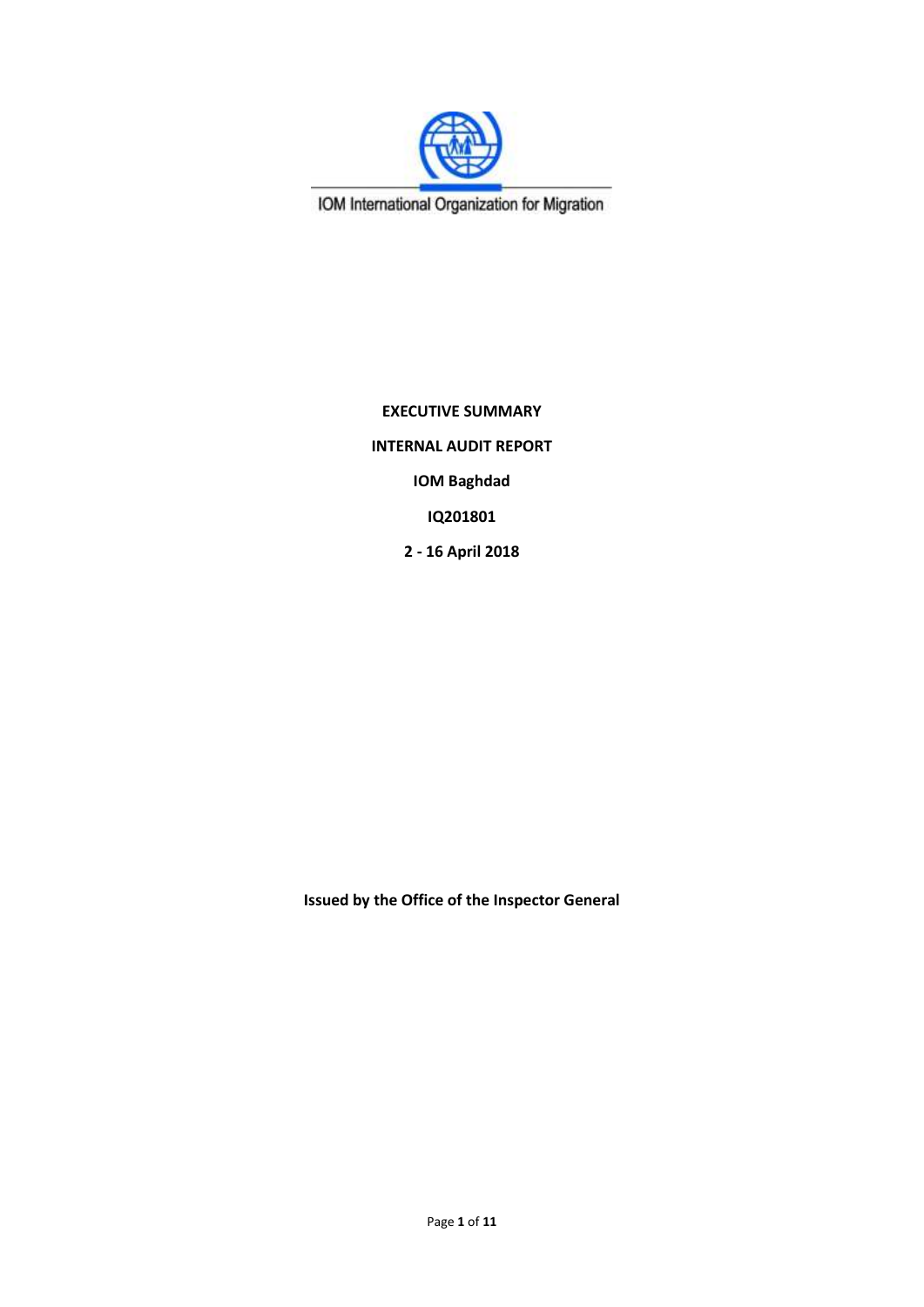# **Report on the Audit of IOM Baghdad Executive Summary Audit File No. IQ201801**

The IOM Office of the Inspector General (OIG) conducted an internal audit of the IOM Baghdad, Iraq (the "Country Office") 2 to 16 April 2018. The internal audit aimed to assess adherence to financial and administrative procedures in conformity with IOM's regulations and rules and the implementation of and compliance with its internal control system.

Specifically, the audit assessed the risk exposure and risk management of the Country Office's activities, in order to ensure these are well understood and controlled by the local management and staff. Selected samples from the following areas were reviewed:

- a. Management and Administration
- b. Personnel
- c. Finance and Accounting
- d. Procurement and Logistics
- e. Contracting
- f. Information and Technology
- g. Programme and Operations

The audit covered the activities of the Country Office from January 2016 to December 2017. The Country Office recorded the following expenses based on IOM financial records:

- 2016 USD 88,765,626 representing 5.56 per cent and 27.74 per cent of IOM Total and Middle East, North Africa Region, respectively.
- 2017 USD 117,405,536 representing 7.34 per cent and 37.22 per cent of IOM Total and Middle East, North Africa Region, respectively.

The last internal audit of the Country Office was in March 2016.

Because of the concept of selective testing of data and inherent limitation of the internal audit work, there is no guarantee that all matters of significance to IOM will be discovered by the internal audit. It is the responsibility of local management of the Country Office to establish and implement internal control systems to assure the achievement of IOM's objectives in operational effectiveness and efficiency, reliable financial reporting and compliance with relevant laws, regulations and policies. It is also the responsibility of local management to determine whether the areas the internal audit covered and the extent of verification or other checking included are adequate for local management's purposes. Had additional procedures been performed, other matters might have come to internal audit attention that would have been reported.

The internal audit was conducted in accordance with the Charter of the Office of the Inspector General and in general conformance with the *International Standards for the Professional Practice of Internal Auditing.*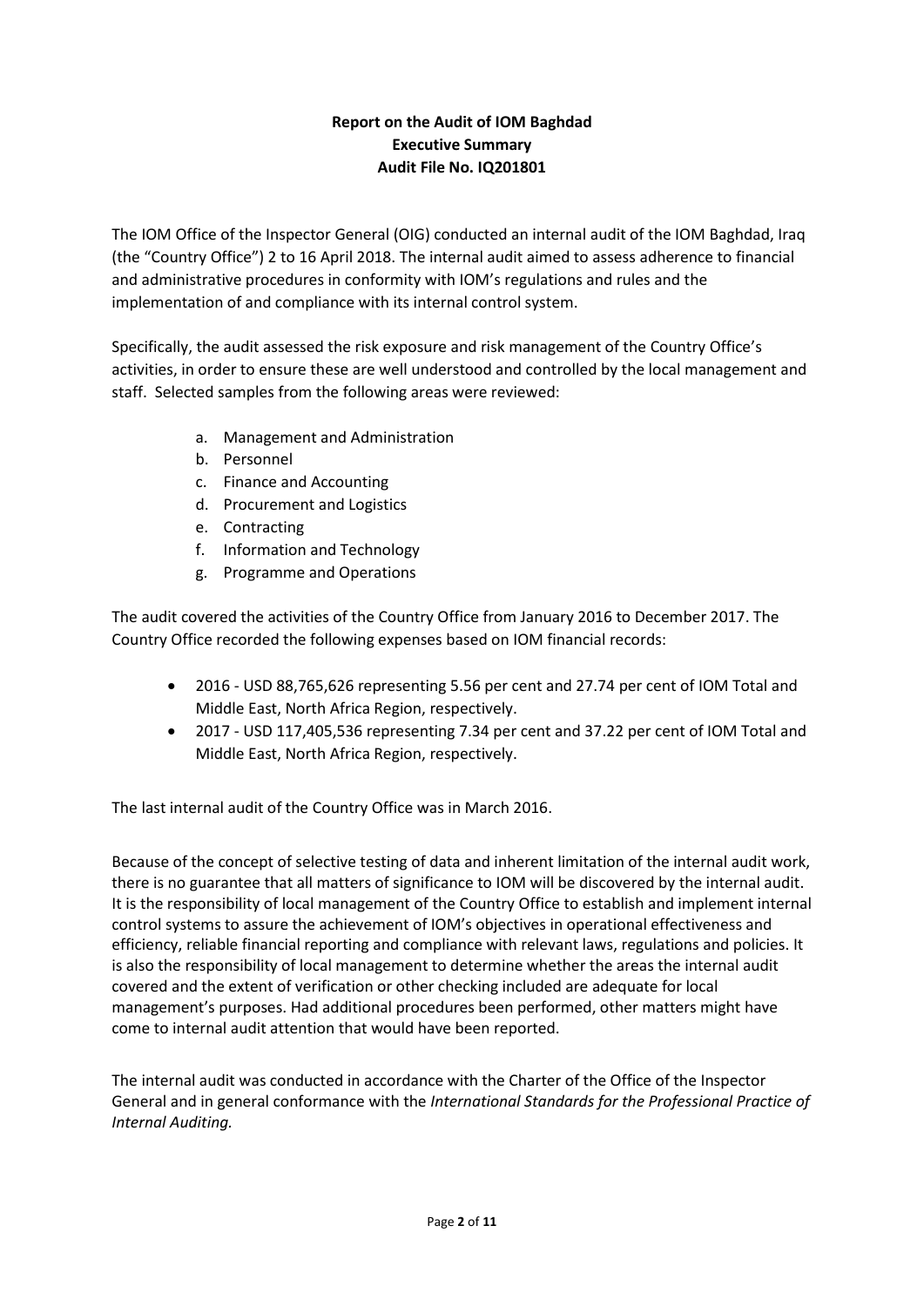# **Overall audit rating**

OIG assessed the Country Office as **partially effective** which means that "while the design of controls may be largely correct in that they treat most of the root causes of the risk, they are not currently very effective. Or, some of the controls do not seem correctly designed in that they do not treat root causes *and* those that are correctly designed are operating effectively".

This rating was mainly due to weaknesses noted in the following areas:

- 1. Rental of vehicles
- 2. Construction contracts
- 3. Delegation of authority
- 4. Bank signatories
- 5. Cash accounts
- 6. Travel administration
- 7. Number of recorded vehicles
- 8. Insurance policies
- 9. Non-food items to beneficiaries
- 10. Lease agreements
- 11. Donor reporting
- 12. Distribution of beneficiary items
- 13. Documentation of items distributed to beneficiaries
- 14. Incentives paid to government employees

**Key recommendations: Total = 35; Very High Priority = 2; High Priority = 12; Medium Priority = 18; Low Priority = 3**

#### **Very High Priority Recommendations**

Prompt action is required within one month to ensure that processes will not be critically disrupted and IOM will not be *critically* adversely affected in its ability to achieve its strategic and operational objectives.

There is one (1) Very High Priority recommendation in Procurement and Logistics and one (1) in Programme and Operations, as follows:

- $\circ$  Revisit the terms of agreement with the intermediary company and renegotiate, if necessary.
- o Ensure all Certificates of Provisional Acceptance and Certificates of Final Acceptance issued follow IOM guidelines.

#### **High Priority Recommendations**

For the high priority recommendations, prompt action is required within three months to ensure that IOM will not be adversely affected in its ability to achieve its strategic and operational objectives.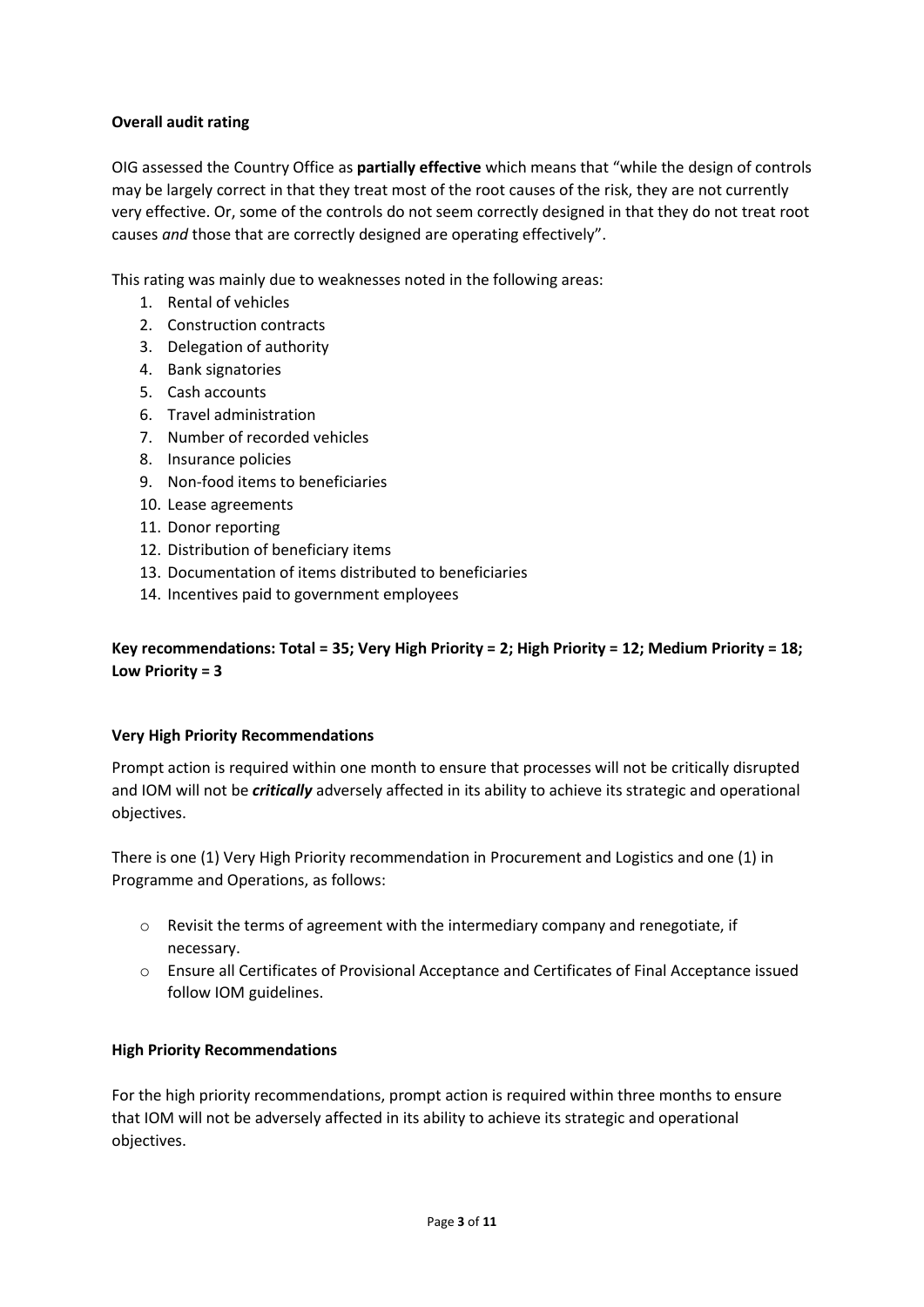The High Priority recommendations are presented below:

- 1. Three (3) recommendations in Procurement and Logistics; one (1) recommendation in Contracting; and four (4) recommendations in Programme and Operations. These recommendations aim to ensure that assets of IOM are properly safeguarded and that IOM operations are effective and efficient.
	- o Correct the inaccuracies in the recordkeeping and revisit the number of vehicles if these are sufficient to support the operations.
	- o Ensure all insurable assets are covered with insurance policies.
	- o Ensure that the warehouse manager timely informs Procurement and Logistics and Programme Managers of the remaining non-food items in storage.
	- o Revisit the amount of space required to operate the Country Office as well as improve the bids and award process to make this more transparent.
	- o Improve the monitoring and follow ups of donor reports for submission.
	- $\circ$  Align the procurement of beneficiary items with project planning to ensure timely distribution of items to avoid build-up and expiry of inventories.
	- $\circ$  The distribution lists signed by the beneficiaries should be linked to its related purchase order in order to satisfy donor requirements and ensure eligibility of costs.
	- o Evaluate the approach taken and consult with Office of Legal Affairs to ensure full compliance with IOM and local labour laws.
- 2. There are four (4) recommendations in Finance in Accounting directed towards the enhancement of the reliability and integrity of the Country Office's financial and operational information.
	- o Fully comply with IOM guidelines in the development of delegation of authority matrix.
	- $\circ$  Signatory panels must be reviewed routinely to ensure that the information is current and that there are sufficient but not too many bank signatories.
	- $\circ$  Ensure proper and adequate controls are in place over its cash accounts following IOM guidelines.
	- o Gaps noted in the tracking/monitoring of travels need to be addressed immediately. Mission specific guidelines for rest and recuperation in IOM Baghdad need to be revised to align with IOM guidelines.

There remain another 18 Medium priority recommendations consisting of: 3 recommendations in Management and Administration, 2 recommendations in Personnel, 8 recommendations in Finance and Accounting, 2 recommendations in Procurement and Logistics, 1 recommendation in Contracting, and 2 recommendations in Programme and Operations, which need to be addressed by the Country Office within one year, to ensure that such weaknesses in controls will not moderately affect the Country Office's ability to achieve its entity or process objectives.

Low priority recommendations (not included in this Executive Summary) have been discussed directly with management and actions have been initiated to address them.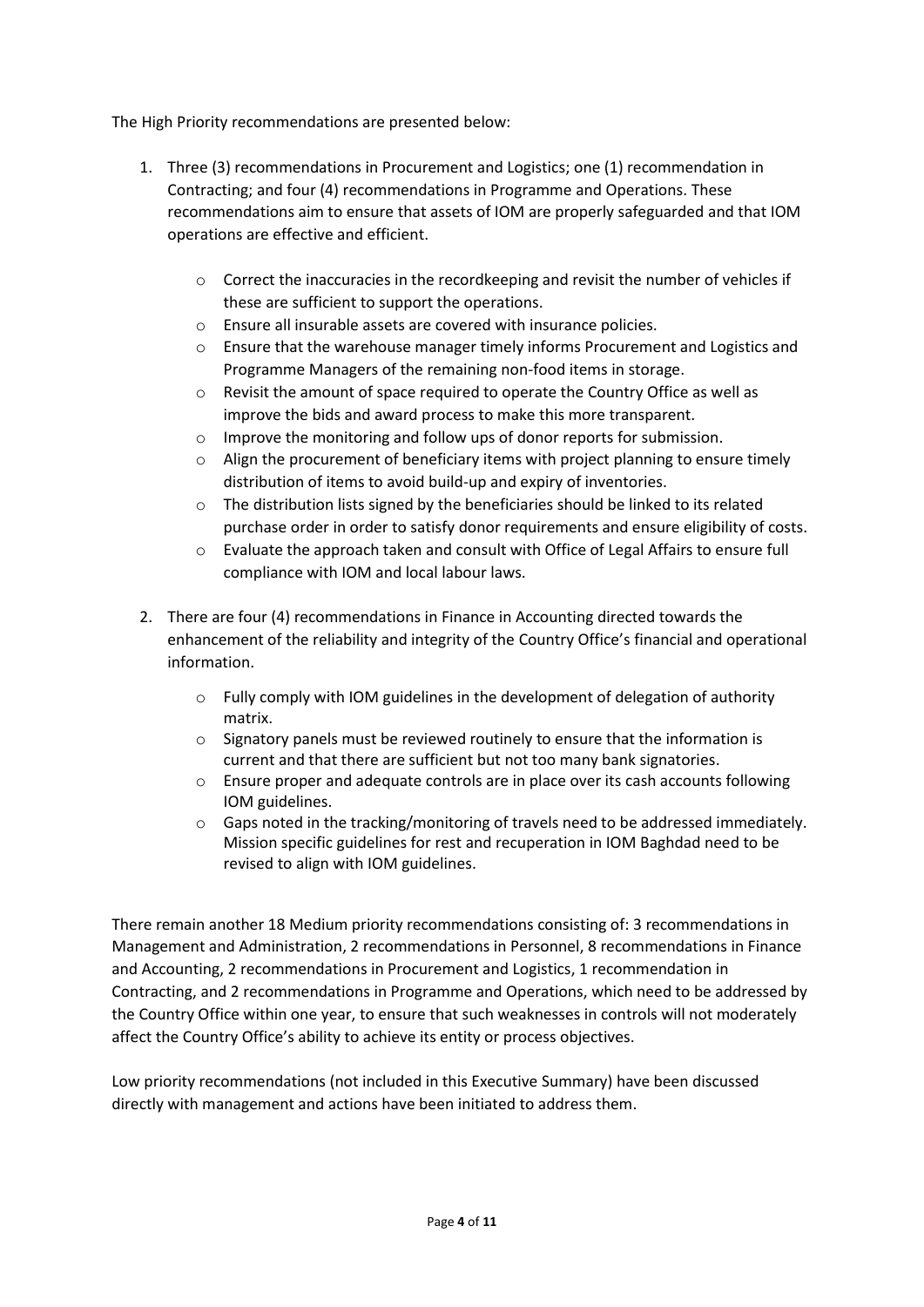### **Management comments and action plans**

Management is in the process of implementation or recommendations. Comments and/or additional information provided have been incorporated in the report, where appropriate.

This report is intended solely for information and should not be used for any other purpose.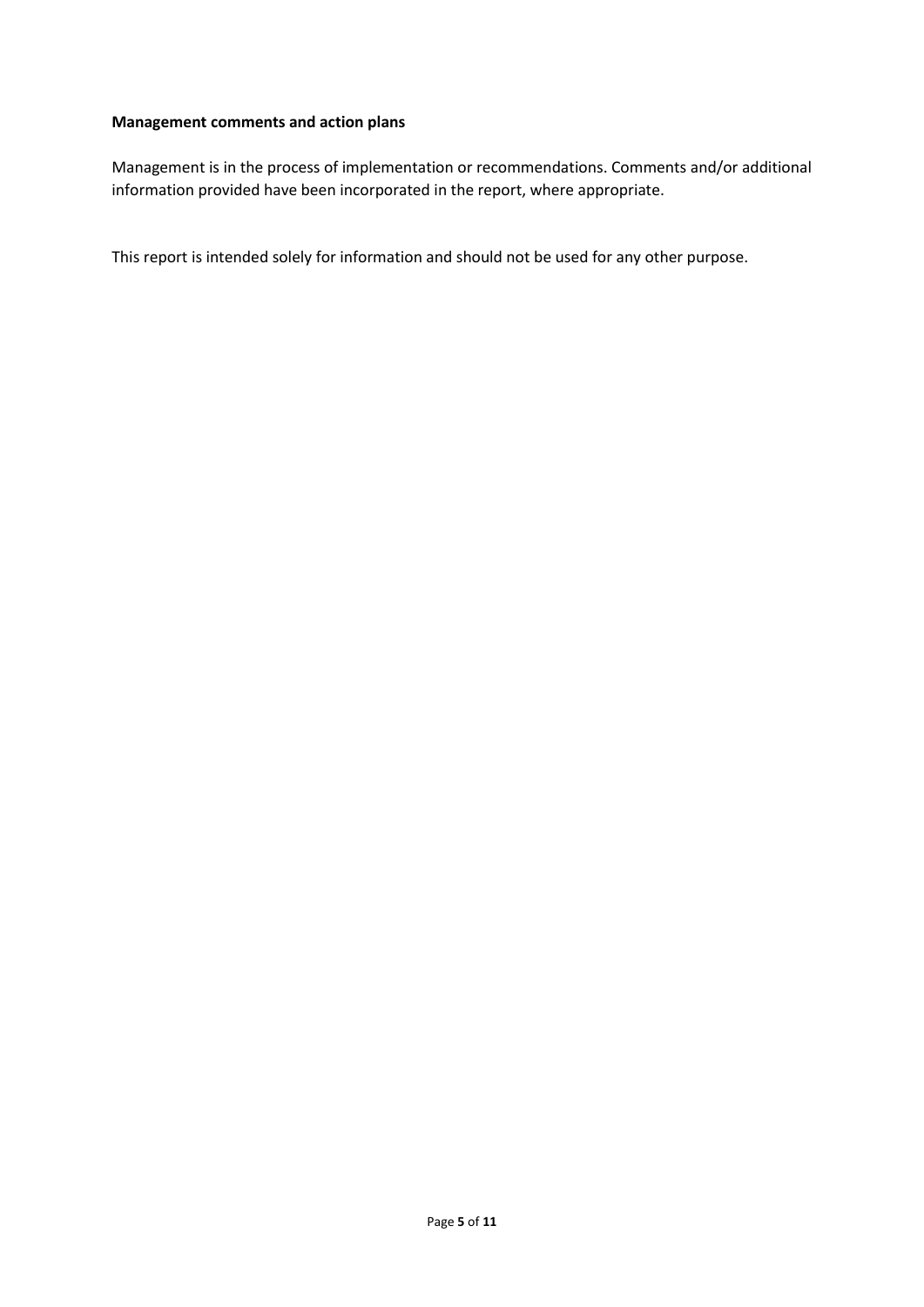# **International Organization for Migration Office of the Inspector General**

### **I. About the Country Office**

The main office is located in Baghdad, Iraq. As of 21 March 2018, the Country Office has 333 personnel categorized into: 71 officials, 252 staff and 10 non-staff. The Country Office recorded the following expenses based on IOM financial records for the following periods:

- 2016 USD 88,765,626 representing 5.56 per cent and 27.74 per cent of IOM Total and Middle East, North Africa Region, respectively.
- 2017 USD 117,405,536 representing 7.34 per cent and 37.22 per cent of IOM Total and Middle East, North Africa Region, respectively.

The Country Office has a total portfolio of 148 projects and a total budget of USD 236,990,986.14. The top 2 projects by type:

- 49 projects for Emergency Response and Assistance to Displaced Populations amounting to USD 118,343,677.52 or 49.94 per cent of the budget.
- 19 projects on Community Stabilization amounting to USD 61,937,432.30 or 26.13 per cent of the budget.

The last audit was on March 2016 wherein the overall rating was "Largely ineffective".

Implementation status of previous OIG audit recommendations: Audit Report No. IQ201601 - IOM Baghdad; total recommendations: 28; out of the 28 recommendations 27 had been accepted and implemented.

#### **II. Scope of the Audit**

#### **1. Objective of the Audit**

The internal audit was conducted in accordance with the Charter of the Office of the Inspector General and in general conformance with the *International Standards for the Professional Practice of Internal Auditing.* The focus of the audit was adherence to financial and administrative procedures in conformity with IOM's rules and regulations and the implementation of and compliance with its internal control system.

#### **2. Scope and Methodology**

In compliance with Internal Audit standards, attention was paid to the assessment of risk exposure and the risk management of the Country Office activities in order to ensure that these are well understood and controlled by the local management and staff. Recommendations made during the internal audit fieldwork and in the report aim to equip the local management and staff to review, evaluate and improve their own internal control and risk management systems.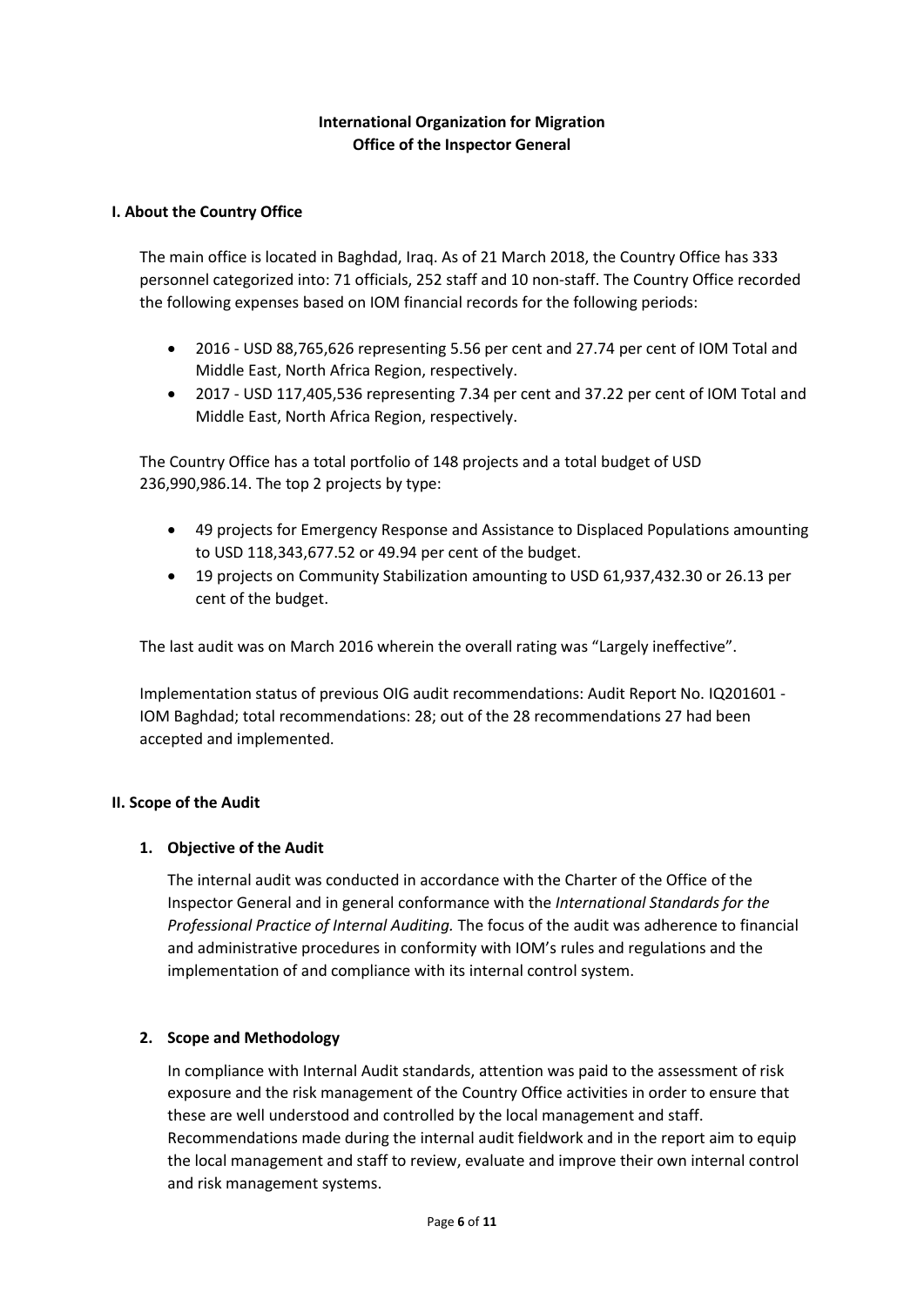#### **III. Audit Conclusions**

# **1. Overall Audit Rating**

OIG assessed the Country Office as **partially effective** which means that "while the design of controls may be largely correct in that they treat most of the root causes of the risk, they are not currently very effective. Or, some of the controls do not seem correctly designed in that they do not treat root causes, *and* those that are correctly designed are operating effectively."

### **IV.Key Findings and Very High and High Priority Recommendations**

- I. Very High Priority Recommendations
	- 1. Rental of vehicles

From January 2018, the Country Office changed from individual contracts to the contract with an intermediary company.

There were noted weaknesses in the transparency of the contract bidding and awarding process to this intermediary company. In addition, the terms of the agreement required the payment of additional service fees which were found to be not cost effective and lacking and untimely documentations.

Very High Priority Recommendation:

- $\circ$  Revisit the terms of agreement with the intermediary company and renegotiate, if necessary.
- 2. Construction Contracts

There were noted deficiencies in the administration of construction contracts such as but not limited to inadequate supporting documents, timeliness of issuance and accuracy of certificate of provisional acceptance and certificate of final acceptance of the project.

Very High Priority Recommendation:

- $\circ$  Ensure all certificate of provisional acceptance and certificate of final acceptance issued follow IOM guidelines.
- II. High Priority Recommendations
	- 1. Delegation of authority

There were noted deviations from existing policies in place as well as missing guidelines for certain transactions in the established delegation of authority matrix in place.

High Priority Recommendation:

 $\circ$  Fully comply with IOM guidelines in the development of delegation of authority matrix.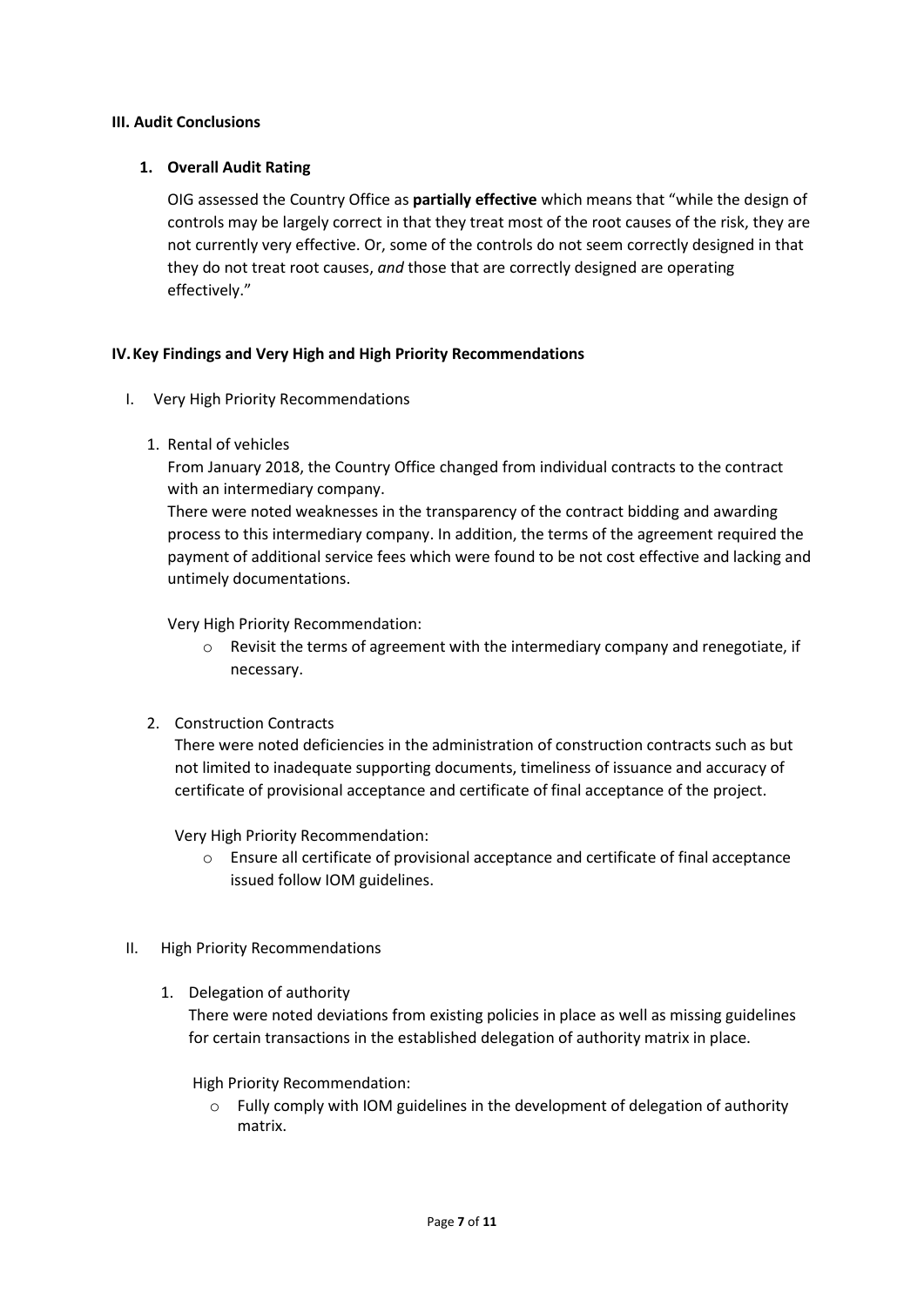2. Bank Signatories

The bank signatory panels, composing of panels A and B are were not properly established based on a correct segregation of duties and seniority of staff members.

High Priority Recommendation:

- $\circ$  Signatory panels must be reviewed routinely to ensure that information is current and that there are sufficient but not too many bank signatories.
- 3. Cash accounts

There were significant weaknesses noted in the internal controls over cash accounts which creates risk of fund mismanagement.

High Priority Recommendation:

- $\circ$  Ensure proper and adequate controls are in place over its cash accounts following IOM guidelines.
- 4. Travel administration

There were noted gaps in the manner of tracking/monitoring of all travels made. Further, there are also inconsistencies in the application of mission specific guidelines for rest and recreation of staff.

High Priority Recommendation:

- o Gaps noted in the tracking/monitoring of travels need to be addressed immediately. Mission specific guidelines for rest and recreation in IOM Baghdad need to be revised to align with IOM guidelines.
- 5. Number of recorded vehicles

The number of armored vehicles and soft vehicles in Baghdad and Erbil offices do not match the number of vehicles recorded in books. In addition, vehicle descriptions are not accurately recorded.

High Priority Recommendation:

- o Correct the inaccuracies in the recordkeeping and revisit the number of vehicles if these are sufficient to support the operations.
- 6. Insurance policies

There were noted inaccurate information on assets covered as well as assets not included in the insurance policies.

High Priority Recommendation:

- o Ensure all insurable assets are covered with insurance policies.
- 7. Non-food items to beneficiaries Warehouses in Erbil office are mostly stored with non-food items for the beneficiaries. The warehouse is well organized, but there are many items that were not distributed to beneficiaries.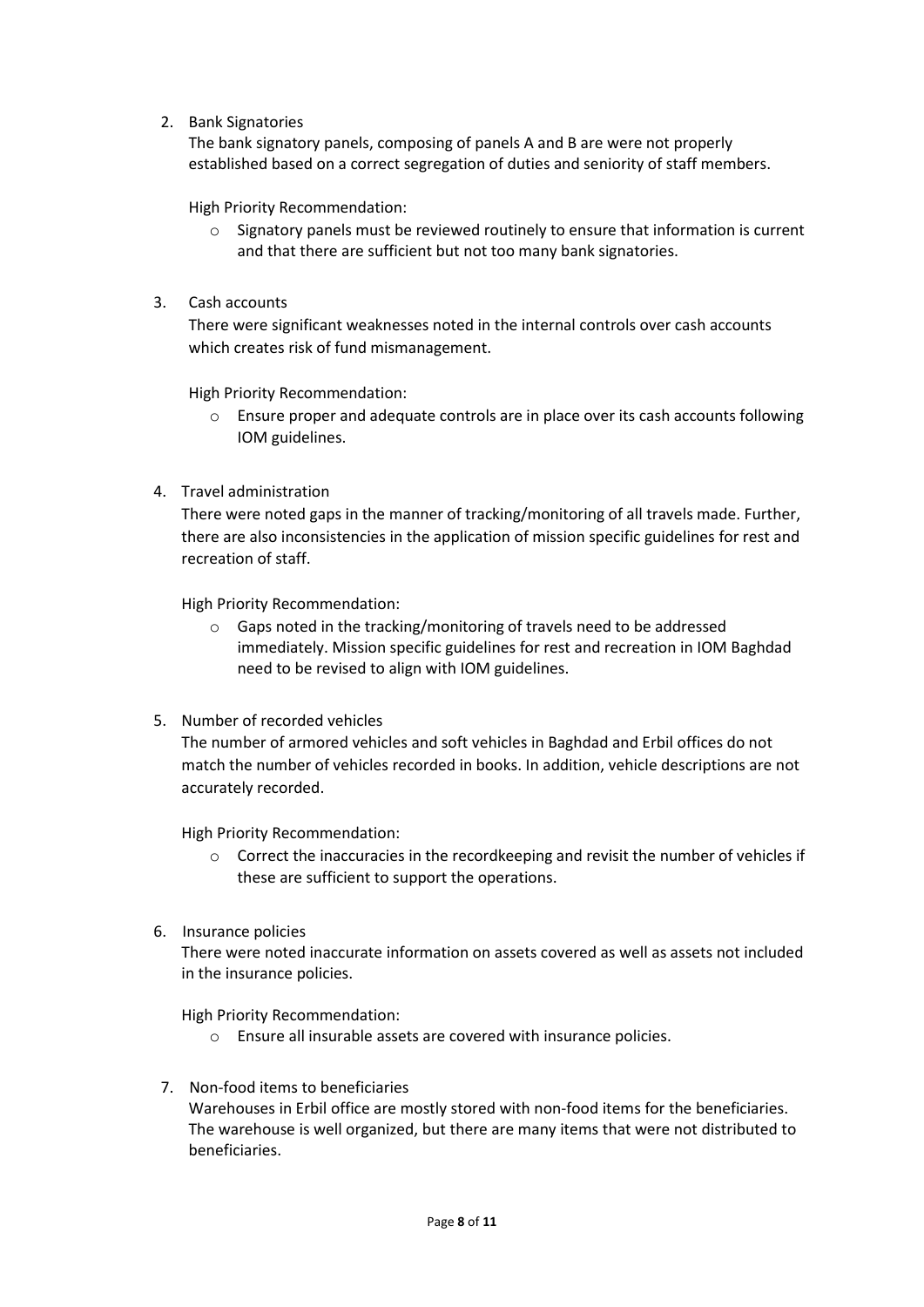High Priority Recommendation:

- o Ensure that the warehouse manager timely informs Procurement and Logistics and Programme Managers of remaining non-food items in storage.
- 8. Lease agreements

The submitted bids of the three lessors were found to be not comparable in terms of specifications raising questions on the bids and awards process. Moreover, there were also inconsistencies on the technical description of the leased space in the contract of the winning bidder and the actual leased space.

High Priority Recommendation:

- o Revisit the amount of space required to operate the Country Office as well as improve the bids and award process to make this more transparent.
- 9. Donor reporting

Submission of interim as well as donor reports were observed to be chronically delayed.

High Priority Recommendation:

- o Improve the monitoring and follow ups of donor reports for submission.
- 10. Distribution of beneficiary items

Delays in the distribution of beneficiary items stem from a number of reasons such as the procurement and logistics delays and/or transport/access issues to distribution sites.

High Priority Recommendation:

- $\circ$  Align the procurement of beneficiary items with project planning to ensure timely distribution of items to avoid build-up and expiry of inventories.
- 11. Documentation of items distributed to beneficiaries

The distribution lists signed by the beneficiaries were not attached to the payment voucher package and were not linked to a particular purchase order. Instead, distribution lists are prepared per day and per location.

High Priority Recommendation:

o The distribution lists signed by the beneficiaries should be linked to its related purchase order in order to satisfy donor requirements and ensure eligibility of costs.

*Management agreed with the recommendations and is implementing them.*

12. Incentives paid to government employees

Payments have been made to government employees in the form of "incentives" and were charged to donor projects.

High Priority Recommendation:

o Evaluate the approach taken and consult with Office of Legal Affairs to ensure full compliance with IOM and local labour laws.

*Management started to implement the recommendation.*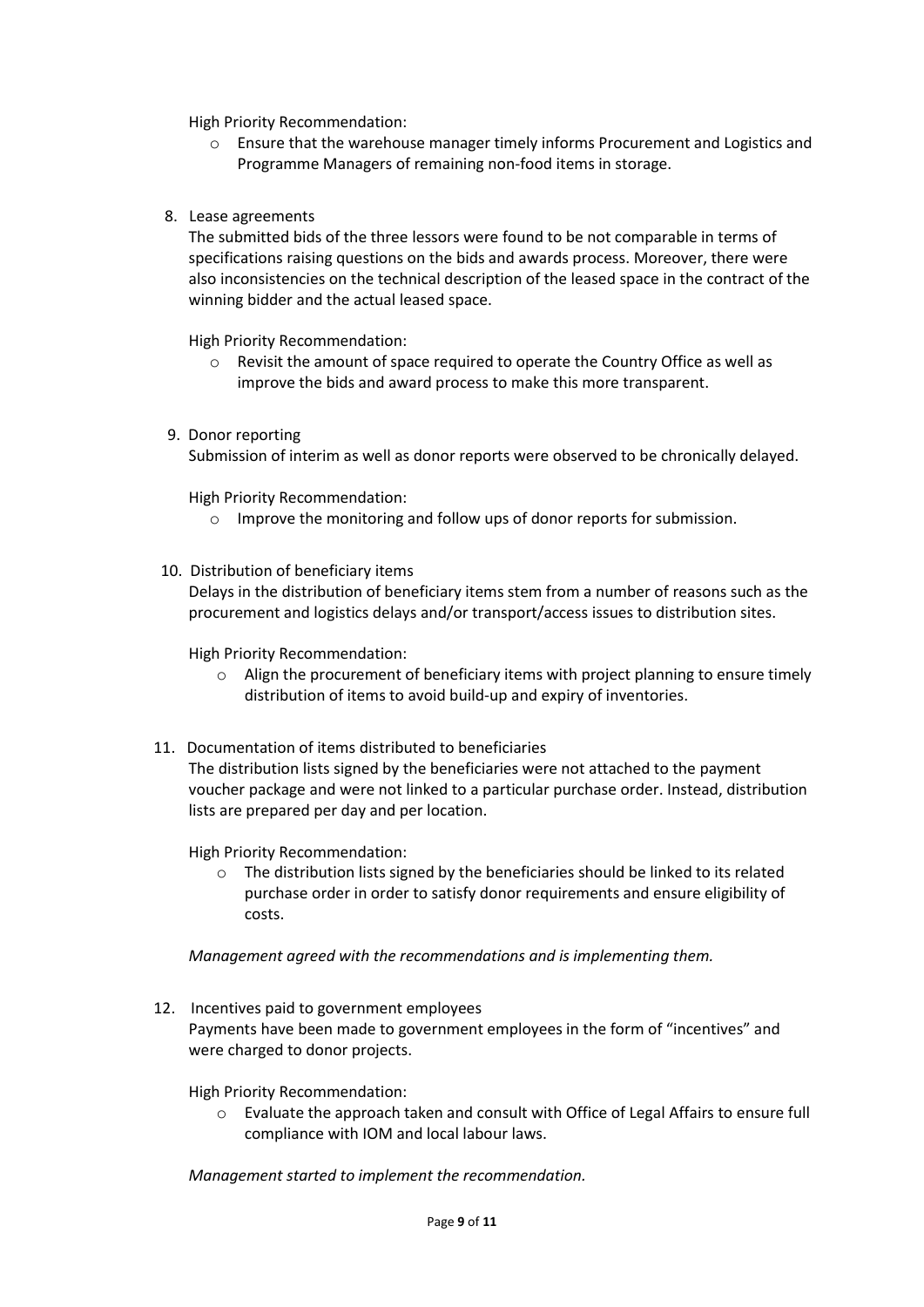#### **ANNEXES**

#### **Definitions**

The overall adequacy of the internal controls, governance and management processes, based on the number of audit findings and their risk levels:

| <b>Descriptor</b>              | Guide                                                                                                                                                                                                                                                                                                                      |  |  |
|--------------------------------|----------------------------------------------------------------------------------------------------------------------------------------------------------------------------------------------------------------------------------------------------------------------------------------------------------------------------|--|--|
| <b>Fully effective</b>         | Nothing more to be done except review and monitor the existing<br>controls. Controls are well designed for the risk, address the root<br>causes and Management believes that they are effective and reliable at<br>all times.                                                                                              |  |  |
| <b>Substantially effective</b> | Most controls are designed correctly and are in place and<br>effective. Some more work to be done to improve operating<br>effectiveness or Management has doubts about operational<br>effectiveness and reliability.                                                                                                       |  |  |
| <b>Partially effective</b>     | While the design of controls may be largely correct in that they treat<br>most of the root causes of the risk, they are not currently very effective.<br>Or, some of the controls do not seem correctly designed in that they do<br>not treat root causes, those that are correctly designed are operating<br>effectively. |  |  |
| Largely ineffective            | Significant control gaps. Either controls do not treat root causes or they<br>do not operate at all effectively.                                                                                                                                                                                                           |  |  |
| None or totally<br>ineffective | Virtually no credible controls. Management has no confidence that any<br>degree of control is being achieved due to poor control design and/or<br>very limited operational effectiveness.                                                                                                                                  |  |  |